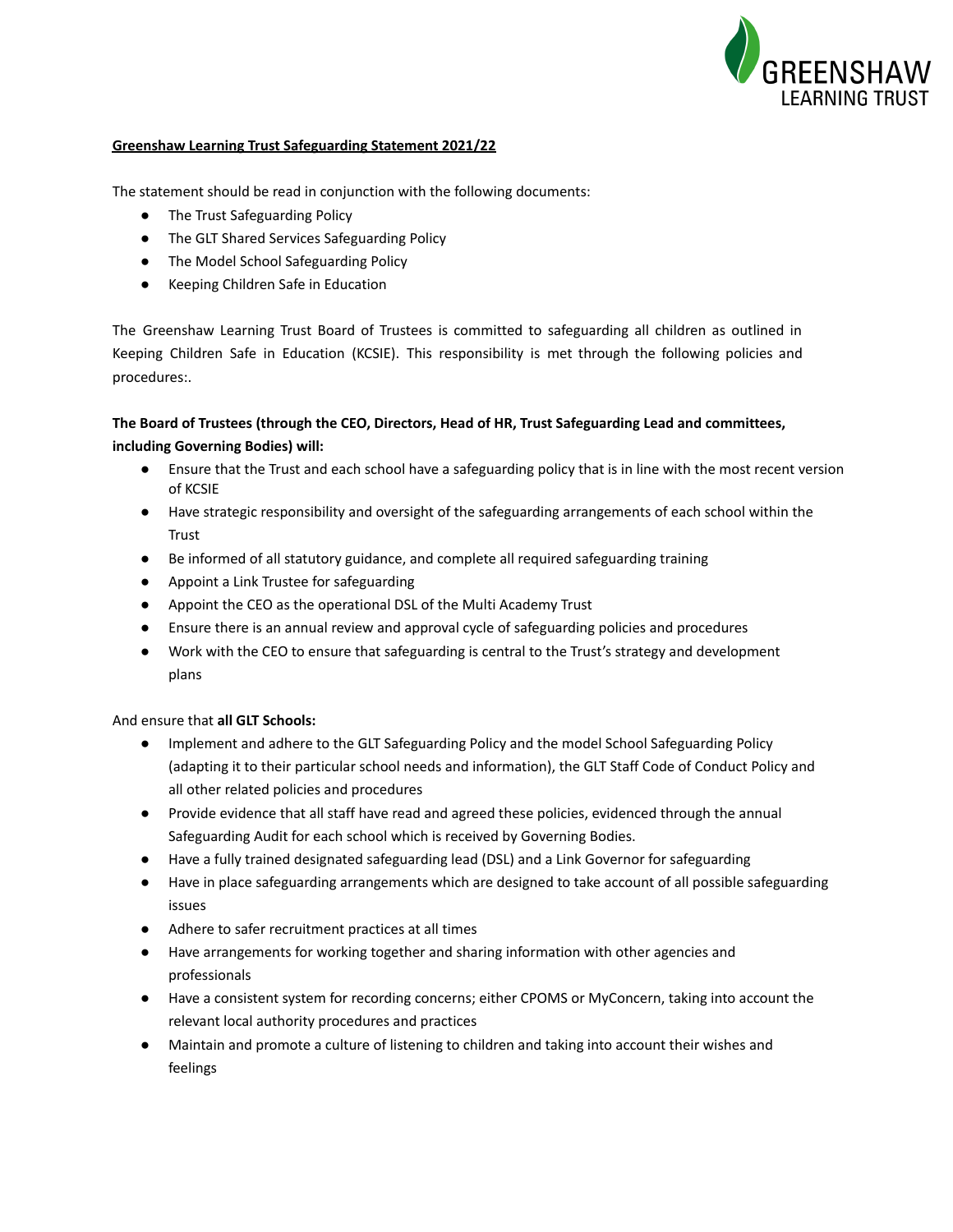

- Provide appropriate supervision and support for staff including safeguarding induction and training through the MAT's training provider; Educare
- Have policies and procedures in place to handle allegations of abuse against children
- Ensure that all staff are aware of the school's whistleblowing procedures
- Ensure all children are taught about safeguarding, including online safety, as part of a broad and balanced curriculum
- Appoint a designated teacher to promote the educational achievement of children who are 'Looked After' to ensure that staff have the necessary skills and knowledge
- Put in place appropriate safeguarding responses to children who go missing from education
- Fulfil all of their statutory responsibilities in respect of safeguarding and promoting the welfare of children

# **The CEO (advised by Education Directors and Trust Safeguarding Lead) will:**

- Ensure that the Scheme of Delegation is clear around the responsibilities for safeguarding at all levels
- Report significant safeguarding concerns to the Chair of the Board of Trustees or the Trustee with responsibility for Safeguarding
- Commission external challenge and support where appropriate to ensure schools meet their statutory responsibilities in respect of safeguarding and promoting the welfare of children

# **The Education Directors will:**

- Support Headteachers with advice when managing safeguarding concerns and post-incident reflection for any safeguarding issue
- Report significant safeguarding concerns to the CEO
- Ensure that safeguarding concerns and actions for children missing in education are a standing item on the agendas of line management meetings with Headteachers
- Support Headteachers with actions arising from the annual safeguarding audit
- Work with Headteachers to ensure that the performance of vulnerable learners is effectively monitored, and that appropriate support is made available to learners who are vulnerable to safeguarding risks
- Ensure that safeguarding remains a strategic development area for the school improvement team, by holding it as a key priority in the Trust Strategic Plan

### **The Trust Safeguarding Lead will:**

- Review and update the GLT Safeguarding Policy, the Shared Services Safeguarding Policy and the model school Safeguarding Policy, at least annually and more frequently if required by changes to KCSIE ensuring all relevant adults are aware of any changes
- Ensure an accurate record and register of all School DSLs and their training records in schools
- Oversee the completion of a Safeguarding Compliance Audit in the Autumn term and any subsequent action plans
- Hold a DSL Support Group each half term and oversee the DSL Support Group Year Plan, determined by the new updates from KCSIE.